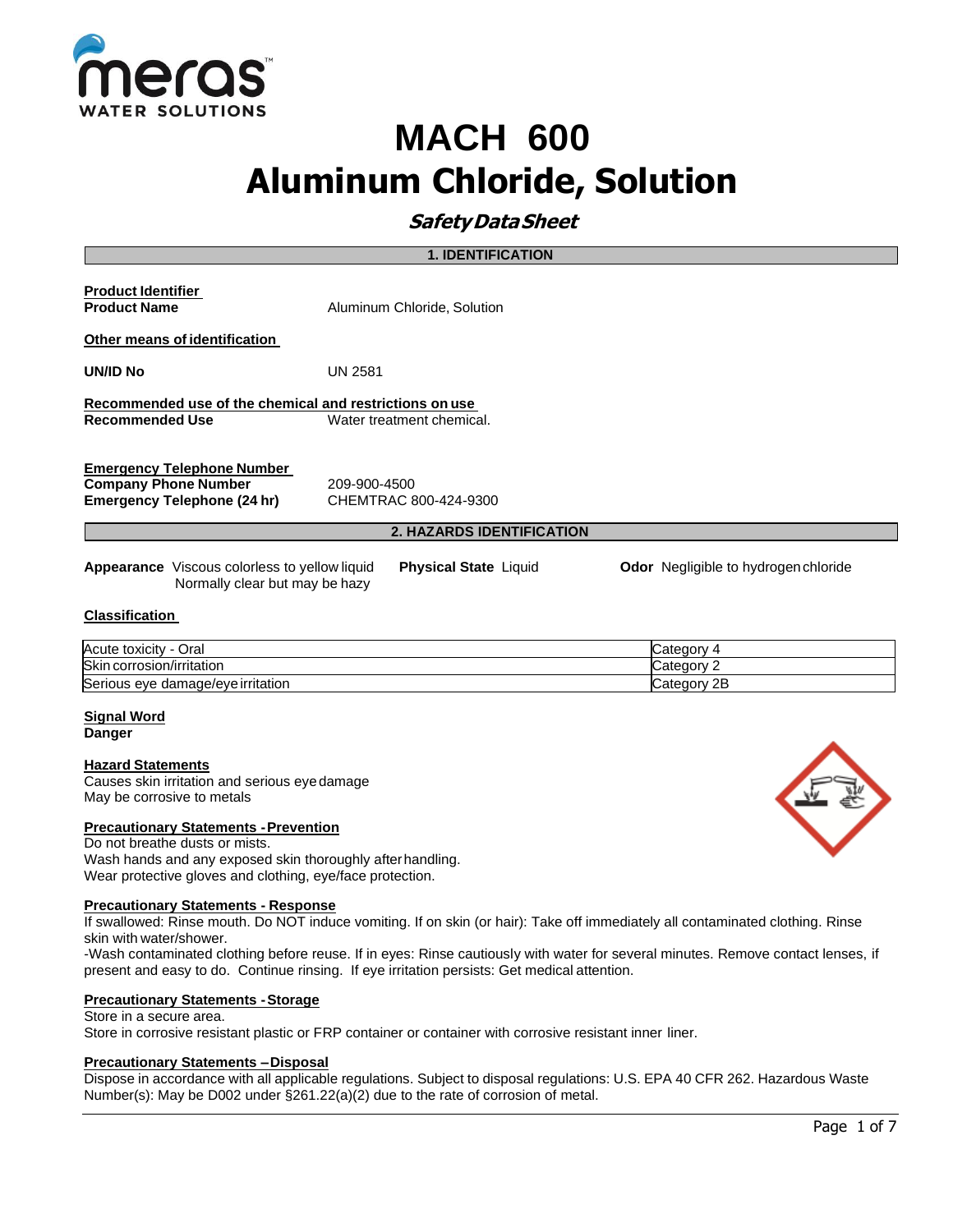# MACH 600



#### **3. COMPOSITION/INFORMATION ON INGREDIENTS**

| <b>Chemical Name</b> | <b>CAS No</b> | Weight-% |
|----------------------|---------------|----------|
| Water                | 7732-18-5     | 70-85    |
| Aluminum chloride    | 7446-70-0     | 15-30    |
| Hydrochloric acid    | 7647-01-0     | 0-.      |

#### **4. FIRST-AID MEASURES**

#### **First Aid Measures**

| <b>General Advice</b>               | After first aid, get appropriate in-plant, paramedic, or community medical support.                                                                                                             |
|-------------------------------------|-------------------------------------------------------------------------------------------------------------------------------------------------------------------------------------------------|
| <b>Eye Contact</b>                  | Rinse immediately with plenty of water, also under the eyelids, for at least 15 minutes. Seek<br>immediate medical attention/advice.                                                            |
| <b>Skin Contact</b>                 | Wash off immediately with plenty of water. Take off contaminated clothing. Wash<br>contaminated clothing before reuse. Seek medical attention if there is any indication of a<br>chemical burn. |
| <b>Inhalation</b>                   | Remove victim to fresh air and keep at rest in a position comfortable for breathing. Get<br>medical attention immediately.                                                                      |
| Ingestion                           | Do not induce vomiting. Rinse mouth. Drink large amounts of water. Seek medical attention<br>immediately.                                                                                       |
| Most important symptoms and effects |                                                                                                                                                                                                 |

#### **Symptoms** May cause eye burns and permanent eye damage. Prolonged contact may even cause severe skin irritation or mild burn. May cause blurred vision, redness, watering and burning of the eyes. Skin exposure is characterized by itching, scaling, reddening, or, occasionally, blistering. Inhalation may cause coughing, wheezing, or shortness of breath. May cause irritation to the mucous membranes and upper respiratorytract. **Indication of any immediate medical attention and special treatment needed**

**Notes to Physician** Treat symptomatically.

#### **5. FIRE-FIGHTING MEASURES**

### **Suitable Extinguishing Media**

Use extinguishing measures that are appropriate to local circumstances and the surrounding environment.

#### **Unsuitable Extinguishing Media** Not determined.

#### **Specific Hazards Arising from the Chemical**

Combustion products may be toxic.

**Hazardous Combustion Products** Hydrogen chloride. Chlorinegas.

#### **Protective equipment and precautions forfirefighters**

As in any fire, wear self-contained breathing apparatus pressure-demand, MSHA/NIOSH (approved or equivalent) andfull protective gear. Use water spray to keep fire-exposed containers cool. Do not release runoff from fire control methods to sewers or waterways.

#### **6. ACCIDENTAL RELEASE MEASURES**

#### **Personal precautions, protective equipment and emergency procedures**

| <b>Personal Precautions</b> | Use personal protective equipment as required. |
|-----------------------------|------------------------------------------------|
|                             |                                                |

**Environmental Precautions** Do not release into sewers or waterways.

#### **Methods and material for containment and cleaning up**

**Methods for Containment** Prevent further leakage or spillage if safe to doso.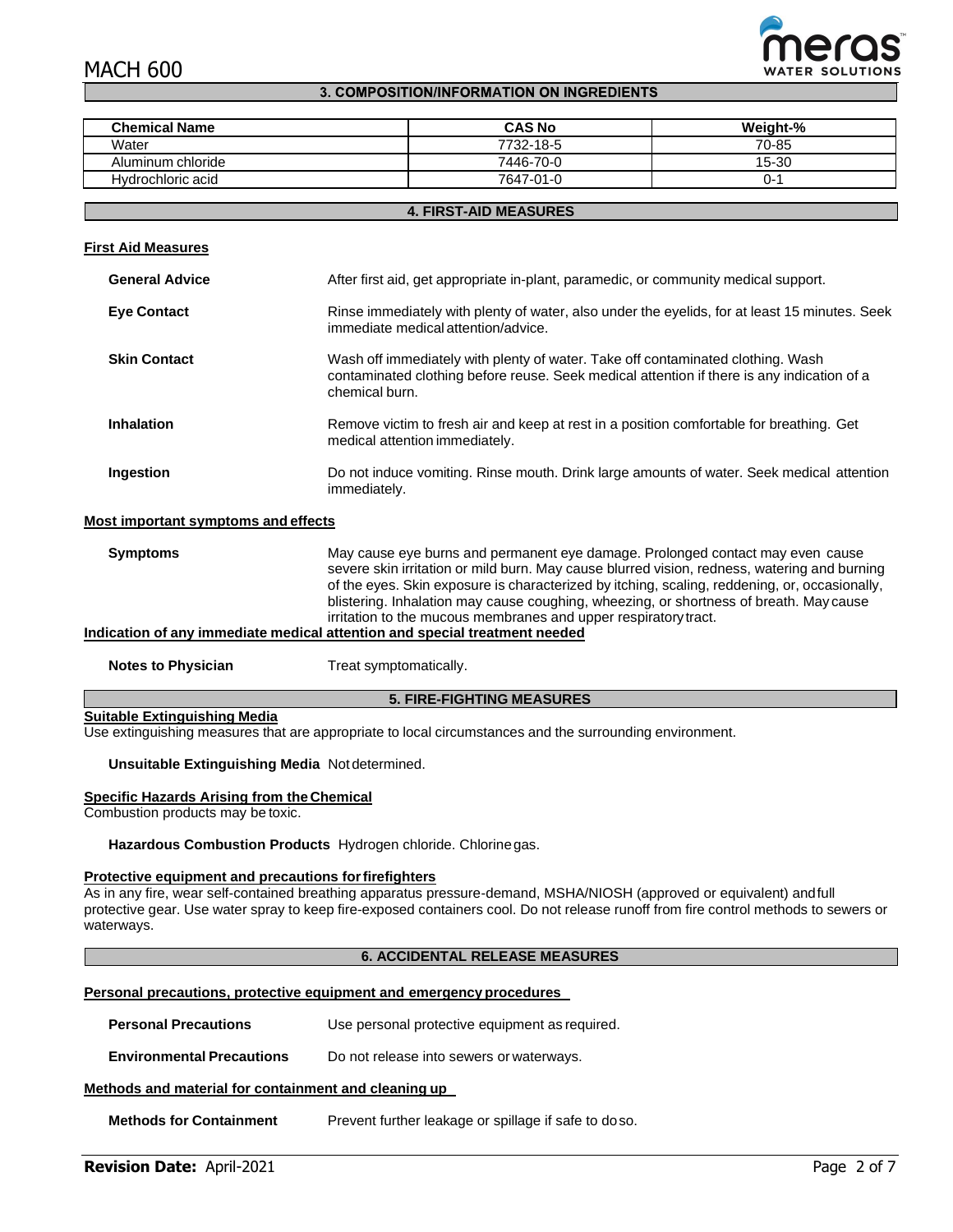| <b>MACH 600</b>                                              |                                                                                                                                                                                                                                                                                                                                                                                                                                                                                                                                    |
|--------------------------------------------------------------|------------------------------------------------------------------------------------------------------------------------------------------------------------------------------------------------------------------------------------------------------------------------------------------------------------------------------------------------------------------------------------------------------------------------------------------------------------------------------------------------------------------------------------|
| <b>Methods for Clean-Up</b>                                  | Small Spills: If directed to an industrial sewer, wash down with large volumes of water.<br>Spills can be neutralized and absorbed with soda ash or lime, but neutralization will release<br>carbon dioxide, which can generate a breathing hazard. Dike far ahead of liquid spill for<br>later disposal. Contain large spills and pump into a suitable tank for disposal. Neutralize<br>with a lime or soda ash and flush area with large amounts of water. Adequate ventilation is<br>required due to release of Carbon Dioxide. |
|                                                              | 7. HANDLING AND STORAGE                                                                                                                                                                                                                                                                                                                                                                                                                                                                                                            |
| <b>Precautions for safe handling</b>                         |                                                                                                                                                                                                                                                                                                                                                                                                                                                                                                                                    |
| <b>Advice on Safe Handling</b>                               | Wash thoroughly after handling. Do not eat, drink or smoke when using this product. Do not<br>breathe dust/fume/gas/mist/vapors/spray. Use personal protection recommended in Section<br>8. Ensure that all containers are labeled in accordance with OSHA regulations. Avoid<br>contact with metal, as product will slowly corrode iron, brass, copper, aluminum and mild<br>steel. Avoid contact with skin and eyes. Hydrochloric acid vapor may accumulate in storage<br>containers.                                            |
| Conditions for safe storage, including any incompatibilities |                                                                                                                                                                                                                                                                                                                                                                                                                                                                                                                                    |
| <b>Storage Conditions</b>                                    | Keep containers tightly closed in a dry, cool and well-ventilated place. Store locked up.<br>Store away from incompatible materials.                                                                                                                                                                                                                                                                                                                                                                                               |
| <b>Packaging Materials</b>                                   | Store in rubber-lined, plastic or FRP vessels.                                                                                                                                                                                                                                                                                                                                                                                                                                                                                     |
| <b>Incompatible Materials</b>                                | Strong bases. Alcohols. Organic materials. Ammonia. Will react with most metals<br>(aluminum, iron, zinc, tin, etc.) to release flammable hydrogen gas.                                                                                                                                                                                                                                                                                                                                                                            |
|                                                              | 8. EXPOSURE CONTROLS/PERSONAL PROTECTION                                                                                                                                                                                                                                                                                                                                                                                                                                                                                           |
| <b>Exposure Guidelines</b>                                   | No exposure limits noted for product.<br>Exposure Limits for aluminum metal<br>NIOSH REL - TWA 10 mg/m3 (total) TWA 5 mg/m3 (resp)<br>OSHA PEL - TWA 15 mg/m3 (total) TWA 5 mg/m3 (resp)                                                                                                                                                                                                                                                                                                                                           |
| <b>Appropriate engineering controls</b>                      |                                                                                                                                                                                                                                                                                                                                                                                                                                                                                                                                    |
| <b>Engineering Controls</b>                                  | Local exhaust ventilation recommended. Eyewash stations. Showers.                                                                                                                                                                                                                                                                                                                                                                                                                                                                  |
|                                                              | Individual protection measures, such as personal protective equipment                                                                                                                                                                                                                                                                                                                                                                                                                                                              |
| <b>Eye/Face Protection</b>                                   | Wear appropriate protective eyeglasses or chemical safety goggles as described by<br>OSHA's eye and face protection regulations in 29 CFR 1910.133. Contact lenses are not<br>eye protective devices. Appropriate eye protection must be worn instead of, or in<br>conjunction with, contact lenses.                                                                                                                                                                                                                               |
| <b>Skin and Body Protection</b>                              | Wear appropriate clothing to prevent repeated or prolonged skin contact.                                                                                                                                                                                                                                                                                                                                                                                                                                                           |
| <b>Respiratory Protection</b>                                | Seek professional advice prior to respirator selection and use. Select respirator based on its<br>suitability to provide adequate worker protection for given working conditions, level of<br>airborne contamination, and presence of sufficient oxygen. WARNING!: Air-purifying<br>respirators do not protect workers in oxygen-deficient atmospheres.                                                                                                                                                                            |
|                                                              | General Hygiene Considerations Contaminated Equipment: Separate contaminated work clothes from street clothes.<br>Launder before reuse. Remove this material from your shoes and clean personal protective<br>equipment. Never eat, drink, or smoke in work areas. Practice good personal hygiene after<br>using this material, especially before eating, drinking, smoking, using the toilet, or applying<br>cosmetics.                                                                                                           |
|                                                              | 9. PHYSICAL AND CHEMICAL PROPERTIES                                                                                                                                                                                                                                                                                                                                                                                                                                                                                                |

### **Information on basic physical and chemicalproperties**

| Appearance<br>Odor                   | Viscous colorless to yellow liquid. Normally clear but may be hazy<br>Negligible |             |
|--------------------------------------|----------------------------------------------------------------------------------|-------------|
| Odor threshold                       | Not determined                                                                   |             |
| рH                                   | < 1.0                                                                            |             |
| Relative density; (specific gravity) | $\pm$ 1.2 (1=Water) @4°C                                                         |             |
| <b>Revision Date: April-2021</b>     |                                                                                  | Page 3 of 7 |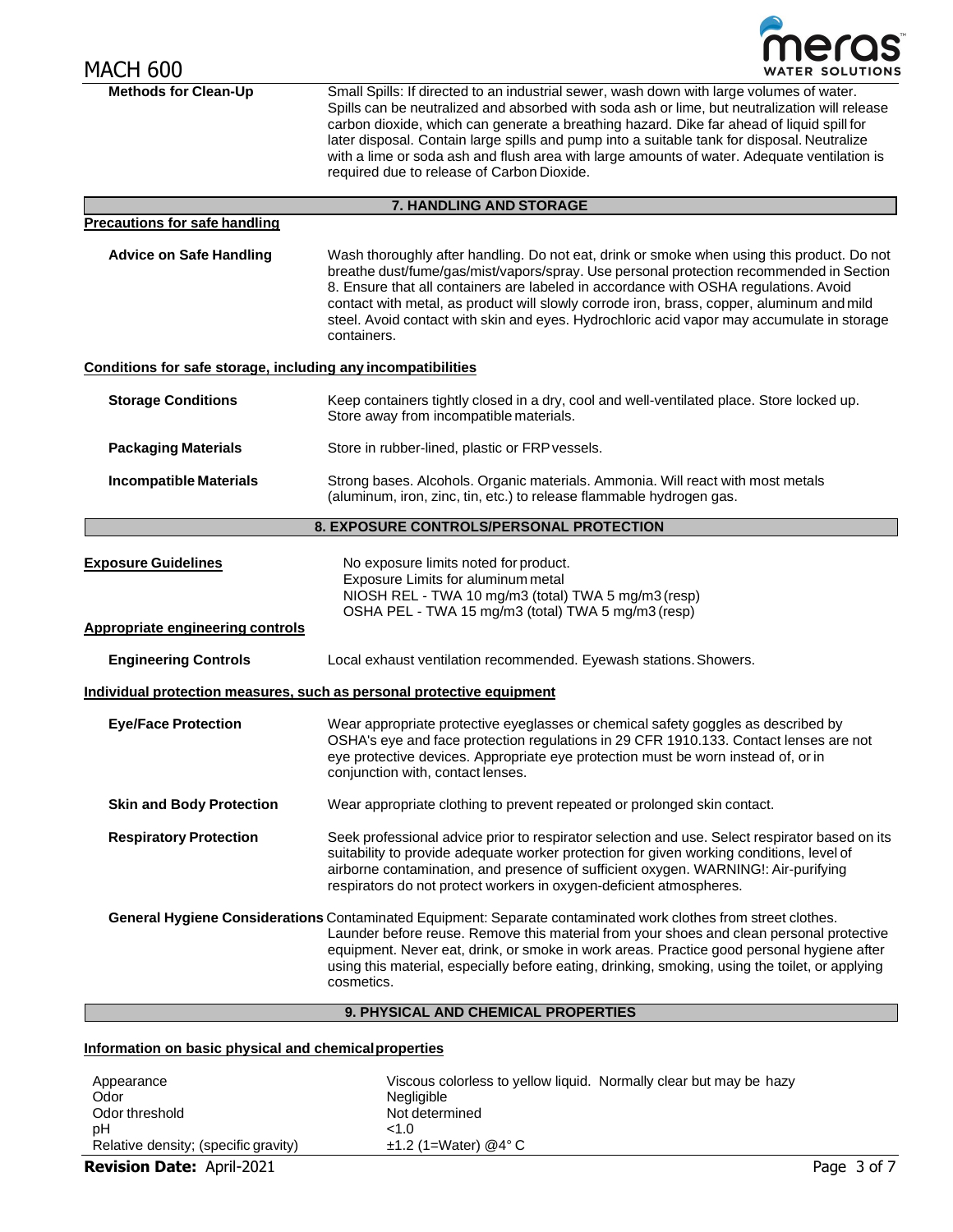# MACH 600



Similar to water

### **10. STABILITY AND REACTIVITY**

#### **Reactivity**

Not reactive under normal conditions.

#### **Chemical Stability**

Stable under recommended storage conditions.

#### **Possibility of Hazardous Reactions**

Not compatible with strong bases (such as sodium hydroxide and potassium hydroxide); alcohols, organic materials (such as wood, paper, leather) and ammonia. Mixing may generate heat, spattering or boiling and toxic vapors.

**Hazardous Polymerization** Hazardous polymerization does notoccur.

#### **Conditions to Avoid**

Contact with incompatible materials.

#### **Incompatible Materials**

Strong bases. Alcohols. Organic materials. Ammonia. Will react with most metals (aluminum, iron, zinc, tin, etc.) to release flammable hydrogen gas.

#### **Hazardous Decomposition Products**

Hydrogen chloride. Chlorine gas.

#### **11. TOXICOLOGICAL INFORMATION**

#### **Information on likely routes of exposure**

| <b>Product Information</b> |                                  |
|----------------------------|----------------------------------|
| <b>Eye Contact</b>         | Causes severe eye damage.        |
| <b>Skin Contact</b>        | Causes severe skin burns.        |
| <b>Inhalation</b>          | Avoid breathing vapors or mists. |
| Ingestion                  | Harmful if swallowed.            |

#### **Component Information**

| <b>Chemical Name</b>           | Oral LD50           | <b>Dermal LD50</b>      | <b>Inhalation LC50</b> |
|--------------------------------|---------------------|-------------------------|------------------------|
| Aluminum chloride<br>7446-70-0 | $=$ 380 mg/kg (Rat) | > 2 g/kg (Rabbit)       | -                      |
| Hydrochloric acid<br>7647-01-0 | $= 700$ mg/kg (Rat) | $>$ 5010 mg/kg (Rabbit) | $= 3124$ ppm (Rat) 1 h |

#### **Information on physical, chemical and toxicological effects**

**Symptoms** Please see section 4 of this SDS for symptoms. **Delayed and immediate effects as well as chronic effects from short and long-term exposure**

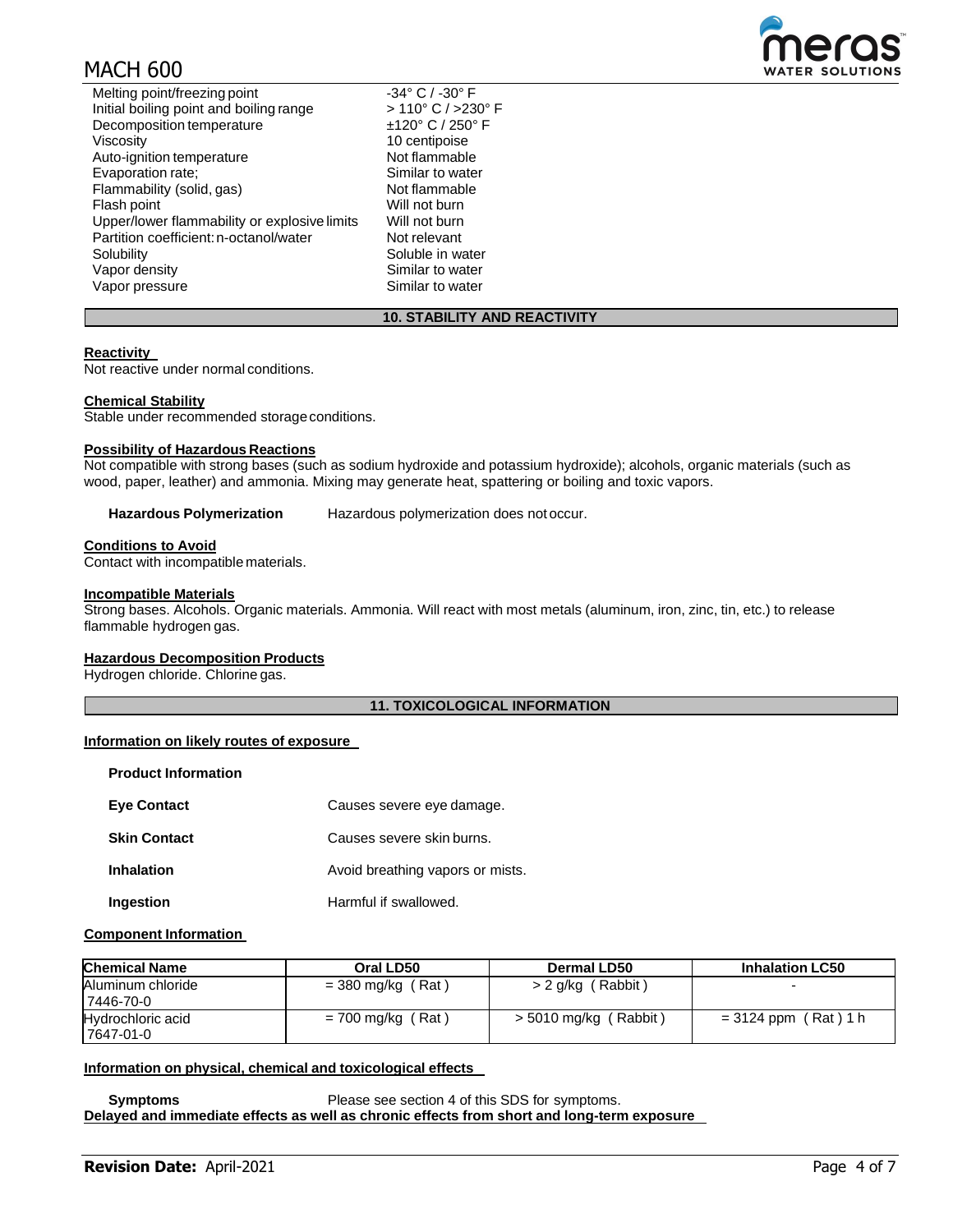

**WATER SOLUTIONS** 

**Carcinogenicity** Not classifiable as a human carcinogen.

| <b>Chemical Name</b> | <b>ACGIH</b> | <b>IARC</b> | <b>NTP</b> | <b>OSHA</b> |
|----------------------|--------------|-------------|------------|-------------|
| Hvdrochloric acid    |              | Group 3     |            |             |
| 7647-01-0            |              |             |            |             |

#### **Legend**

#### *IARC (International Agency for Research onCancer)*

*Group 3 IARC components are "not classifiable as human carcinogens"*

**STOT - repeated exposure** Causes damage to organs through prolonged or repeated exposure.

#### **Numerical measures of toxicity**

Not determined

#### **12. ECOLOGICAL INFORMATION**

#### **Ecotoxicity**

Harmful to aquatic life. Harmful to aquatic life with long lasting effects.

| <b>Chemical Name</b> | Algae/aquatic plants | Fish                                  | <b>Toxicity to</b> | <b>Crustacea</b>        |
|----------------------|----------------------|---------------------------------------|--------------------|-------------------------|
|                      |                      |                                       | microorganisms     |                         |
| Aluminum chloride    |                      | 27.1: 96 h Gambusia affinis mg/L LC50 |                    | 3.9: 48 h Daphnia magna |
| 7446-70-0            |                      | 5.31 - 7.2: 96 h Oncorhynchus mykiss  |                    | mg/L EC50 Static        |
|                      |                      | mg/L LC50 flow-through 6.2 - 11.9: 96 |                    |                         |
|                      |                      | h Oncorhynchus mykiss mg/LLC50        |                    |                         |
| Hydrochloric acid    |                      | 282: 96 h Gambusia affinis mg/L LC50  |                    |                         |
| 7647-01-0            |                      | static                                |                    |                         |

#### **Persistence/Degradability**

Not determined

#### **Bioaccumulation**

Not determined

#### **Mobility**

Not determined

#### **Other Adverse Effects**

Not determined

#### **13. DISPOSAL CONSIDERATIONS**

| <b>Waste Treatment Methods</b>                                                                       |                                                                                                                                |
|------------------------------------------------------------------------------------------------------|--------------------------------------------------------------------------------------------------------------------------------|
| <b>Disposal of Wastes</b>                                                                            | Disposal should be in accordance with applicable regional, national and local laws and<br>regulations.                         |
| <b>Contaminated Packaging</b>                                                                        | Disposal should be in accordance with applicable regional, national and local laws and<br>regulations.                         |
|                                                                                                      | <b>14. TRANSPORT INFORMATION</b>                                                                                               |
| <b>Note</b>                                                                                          | Please see current shipping paper for most up to date shipping information, including<br>exemptions and special circumstances. |
| <u>DOT</u><br>UN/ID No<br><b>Proper Shipping Name</b><br><b>Hazard Class</b><br><b>Packing Group</b> | <b>UN2581</b><br>Aluminum Chloride, solution<br>8<br>Ш                                                                         |
| <b>IATA</b><br>UN/ID No<br><b>Proper Shipping Name</b><br><b>Hazard Class</b>                        | <b>UN2581</b><br>Aluminum Chloride, solution<br>8                                                                              |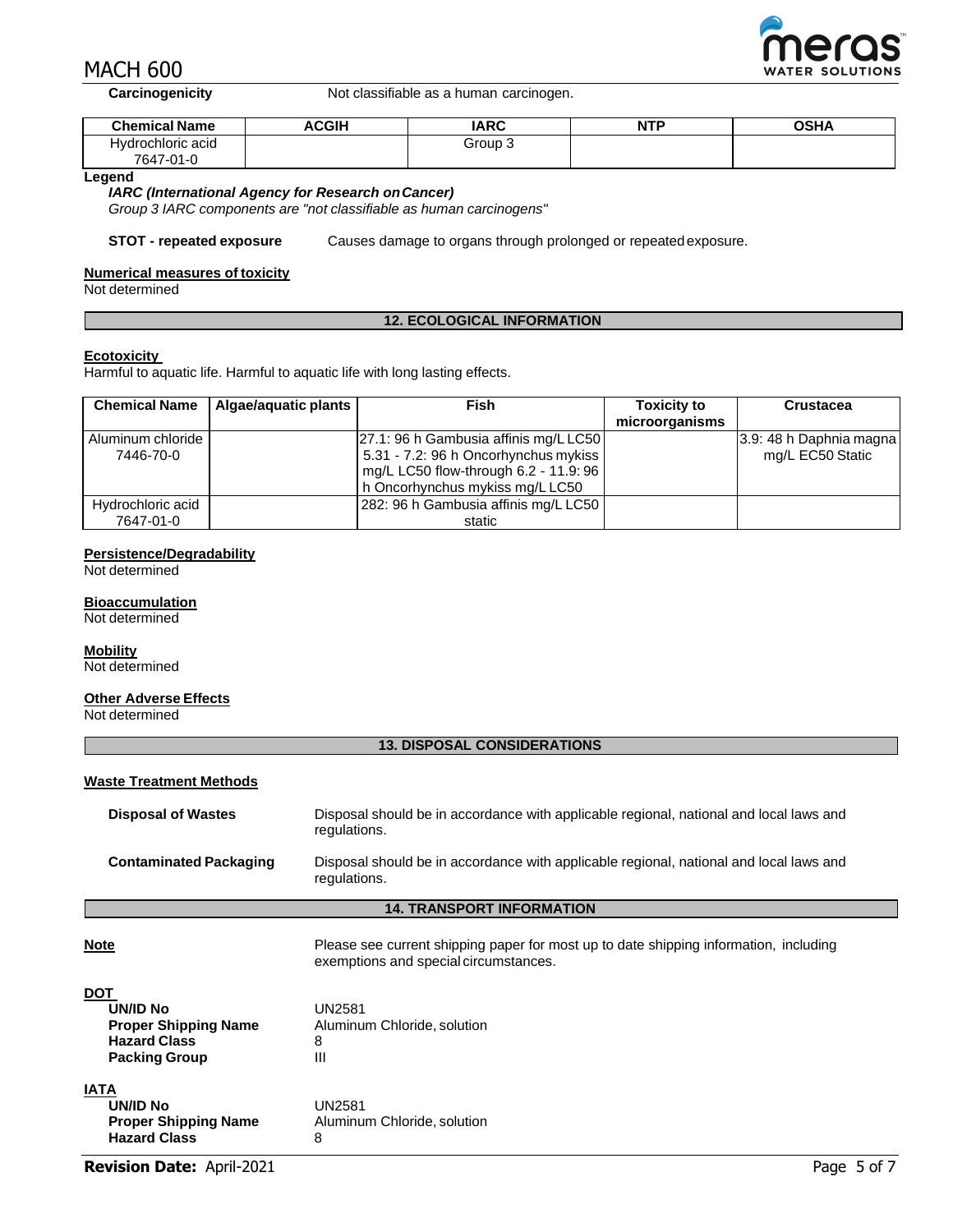# MACH 600



**Packing Group III** 

## **IMDG**

| --                          |                                                             |
|-----------------------------|-------------------------------------------------------------|
| UN/ID No                    | UN2581                                                      |
| <b>Proper Shipping Name</b> | Aluminum Chloride, solution                                 |
| <b>Hazard Class</b>         |                                                             |
| <b>Packing Group</b>        | Ш                                                           |
| <b>Marine Pollutant</b>     | This material may meet the definition of a marine pollutant |

#### **15. REGULATORY INFORMATION**

**International Inventories** Not determined

#### **US Federal Regulations**

### **CERCLA**

| <b>Chemical Name</b> | <b>Hazardous Substances RQs</b> | <b>CERCLA/SARA RQ</b> | <b>Reportable Quantity (RQ)</b> |
|----------------------|---------------------------------|-----------------------|---------------------------------|
| Hvdrochloric acid    | 5000 lb.                        | 5000 lb               | RQ 5000 lb. final               |
| 7647-01-0            |                                 |                       | RQ RQ 2270 kg final             |

#### **SARA 311/312 Hazard Categories**

| <b>Acute Health Hazard</b>               | Yes |
|------------------------------------------|-----|
| <b>Chronic Health Hazard</b>             | N٥  |
| <b>Fire Hazard</b>                       | N٥  |
| <b>Sudden Release of Pressure Hazard</b> | N٥  |
| <b>Reactive Hazard</b>                   | N٥  |

### **SARA 313**

| <b>Chemical Name</b>          | <b>CAS No</b> | Weight-% | <b>SARA 313 - Threshold</b><br>Values % |
|-------------------------------|---------------|----------|-----------------------------------------|
| Hydrochloric acid - 7647-01-0 | 7647-01-0     | )-       | .u                                      |

#### **CWA (Clean Water Act)**

| Component                            | <b>CWA - Reportable</b> | <b>CWA - Toxic</b> | <b>CWA - Priority</b> | <b>CWA - Hazardous</b> |
|--------------------------------------|-------------------------|--------------------|-----------------------|------------------------|
|                                      | Quantities              | <b>Pollutants</b>  | <b>Pollutants</b>     | <b>Substances</b>      |
| Hydrochloric acid<br>7647-01-0 (0-1) | 5000 lb                 |                    |                       |                        |